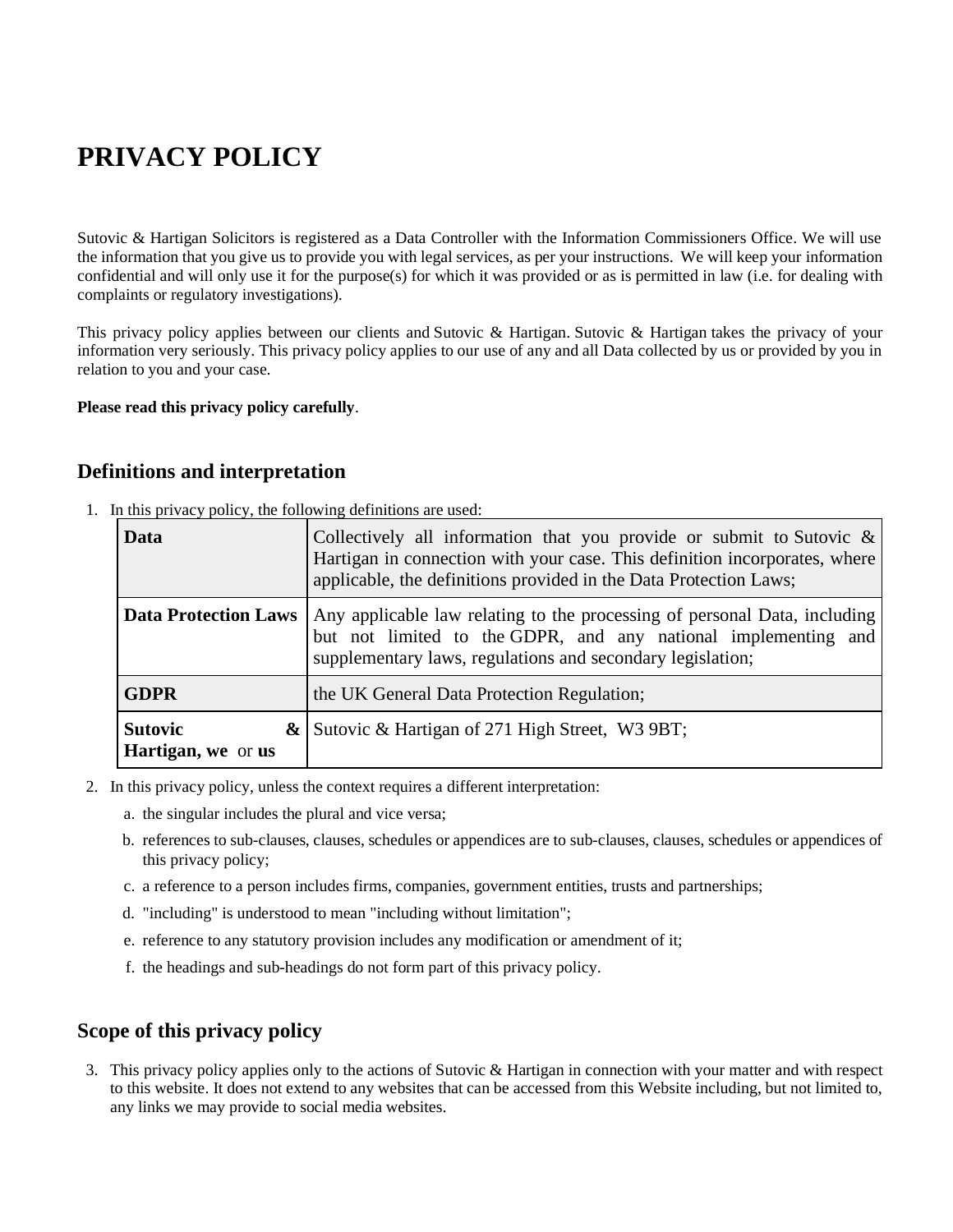4. For purposes of the applicable Data Protection Laws, Sutovic & Hartigan is the "data controller". This means that Sutovic & Hartigan determines the purposes for which, and the manner in which, your Data is processed.

#### **Data collected**

- 5. We may collect the following Data, which includes personal Data, from you:
	- a. name;
	- b. date of birth;
	- c. gender;
	- d. profession;
	- e. contact Information such as email addresses and telephone numbers;
	- f. demographic information such as postcode, preferences and interests;
	- g. financial information such as credit / debit card numbers;

in each case, in accordance with this privacy policy.

#### **How we collect Data**

- 6. We collect Data in the following ways:
	- a. data is given to us by you ; and
	- b. data is collected automatically.

#### **Data that is given to us by you**

- 7. Sutovic & Hartigan will collect your Data in a number of ways, for example:
	- a. when you contact us through the Website, by telephone, post, e-mail or through any other means;
	- b. when you use our services;

in each case, in accordance with this privacy policy.

#### **Data that is collected automatically**

- 8. To the extent that you access the Website, we will collect your Data automatically, for example:
	- a. we automatically collect some information about your visit to the Website. This information helps us to make improvements to Website content and navigation, and includes your IP address, the date, times and frequency with which you access the Website and the way you use and interact with its content.

## **Our use of Data**

9. Any or all of the above Data may be required by us from time to time in order to provide you with the best possible service and experience when using our firm and our website. Specifically, Data may be used by us for the following reasons: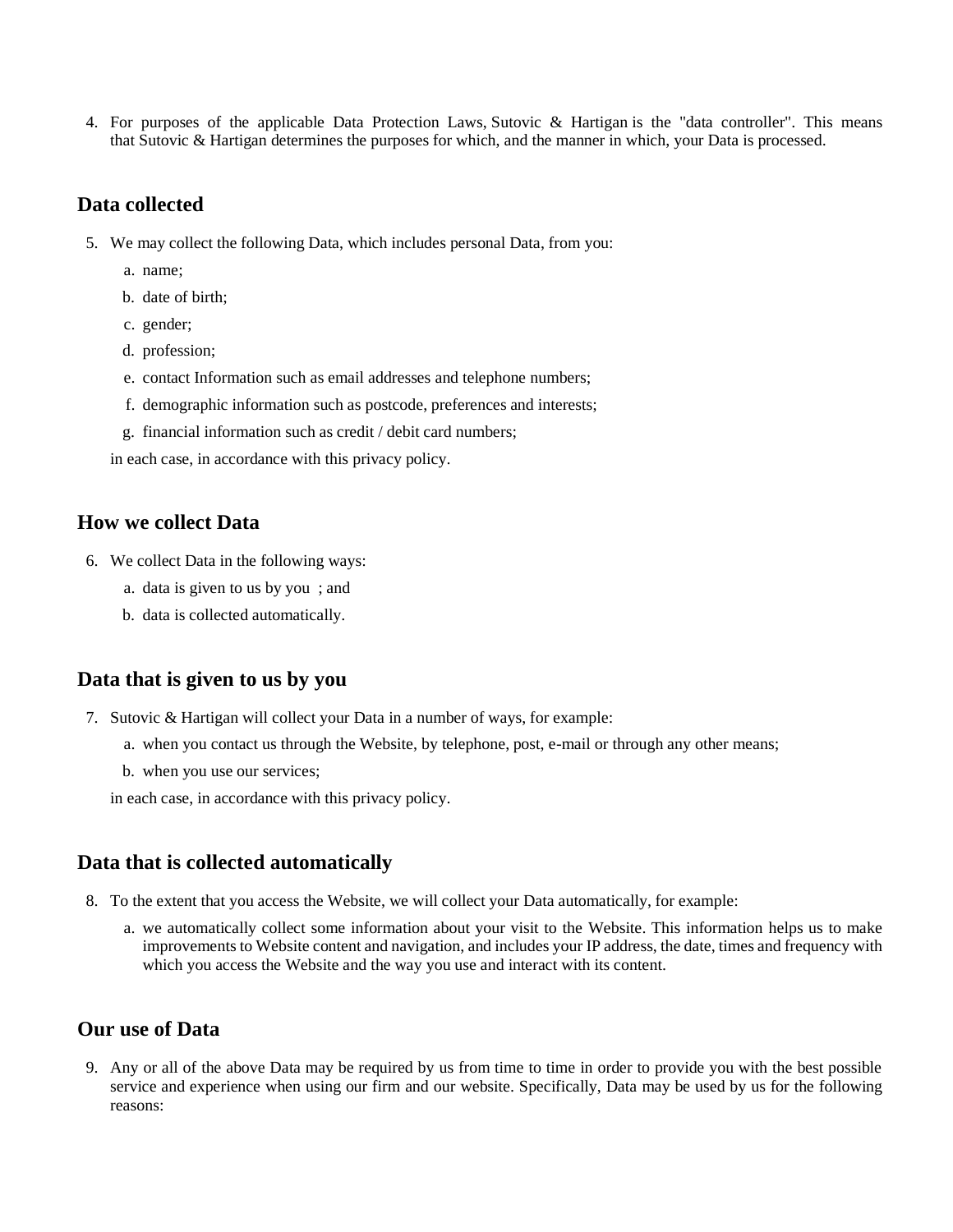- a. To assist you with your legal matter, or to assess whether we are able to assist you with our services
- b. Internal record keeping;
- c. Improvement of our products / services;

in each case, in accordance with this privacy policy.

10. We may use your Data for the above purposes if we deem it necessary to do so for our legitimate interests. If you are not satisfied with this, you have the right to object in certain circumstances (see the section headed "Your rights" below).

#### **Who we share Data with**

- 11. We may share your Data with the following groups of people for the following reasons:
	- a. Third party service providers who provide services to us which require the processing of personal data We may have to share some or all of your information with other third parties. This may include barristers; experts; and others who we need to instruct to assist us with your matter, such as the Legal Ombudsman (if you complain about our services) and the Solicitors Regulation Authority (the statutory body that regulates solicitors). In doing so we will always take care to ensure that your information remains confidential and safe. We will liaise with you during your case about which experts, barristers and other third parties we instruct on your behalf. ;
	- b. Relevant authorities If you are a client under the legal aid scheme then we may be required to share some or all of that information with the Legal Aid Agency and/or with our quality assurance auditors.

We may need to share some or all your information with quality assurance auditors for the purposes of their assessment of whether we are adhering to quality standards. Any examination will be strictly controlled and will be shared for the sole purpose of ensuring that our handling of your matter meets the requirements of the quality standard. ;

in each case, in accordance with this privacy policy.

#### **Keeping Data secure**

- 12. We will use technical and organisational measures to safeguard your Data, for example:
	- a. access to your account is controlled by a password and a username that is unique to you.
	- b. we store your Data on secure servers.
	- c. payment details are encrypted using SSL technology (typically you will see a lock icon or green address bar (or both) in your browser when we use this technology.
- 13. Technical and organisational measures include measures to deal with any suspected data breach. If you suspect any misuse or loss or unauthorised access to your Data, please let us know immediately by contacting us via this e-mail address: [contact@sutovichartigan.com.](mailto:contact@sutovichartigan.com) If you want detailed information from Get Safe Online on how to protect your information and your computers and devices against fraud, identity theft, viruses and many other online problems, please visit www.getsafeonline.org. Get Safe Online is supported by HM Government and leading businesses.

#### **Data retention**

- 15. Unless a longer retention period is required or permitted by law, we will only hold your Data on our systems for the period necessary to fulfil the purposes outlined in this privacy policy or until you request that the Data be deleted.
- 16. Even if we delete your Data, it may persist on backup or archival media for legal, tax or regulatory purposes.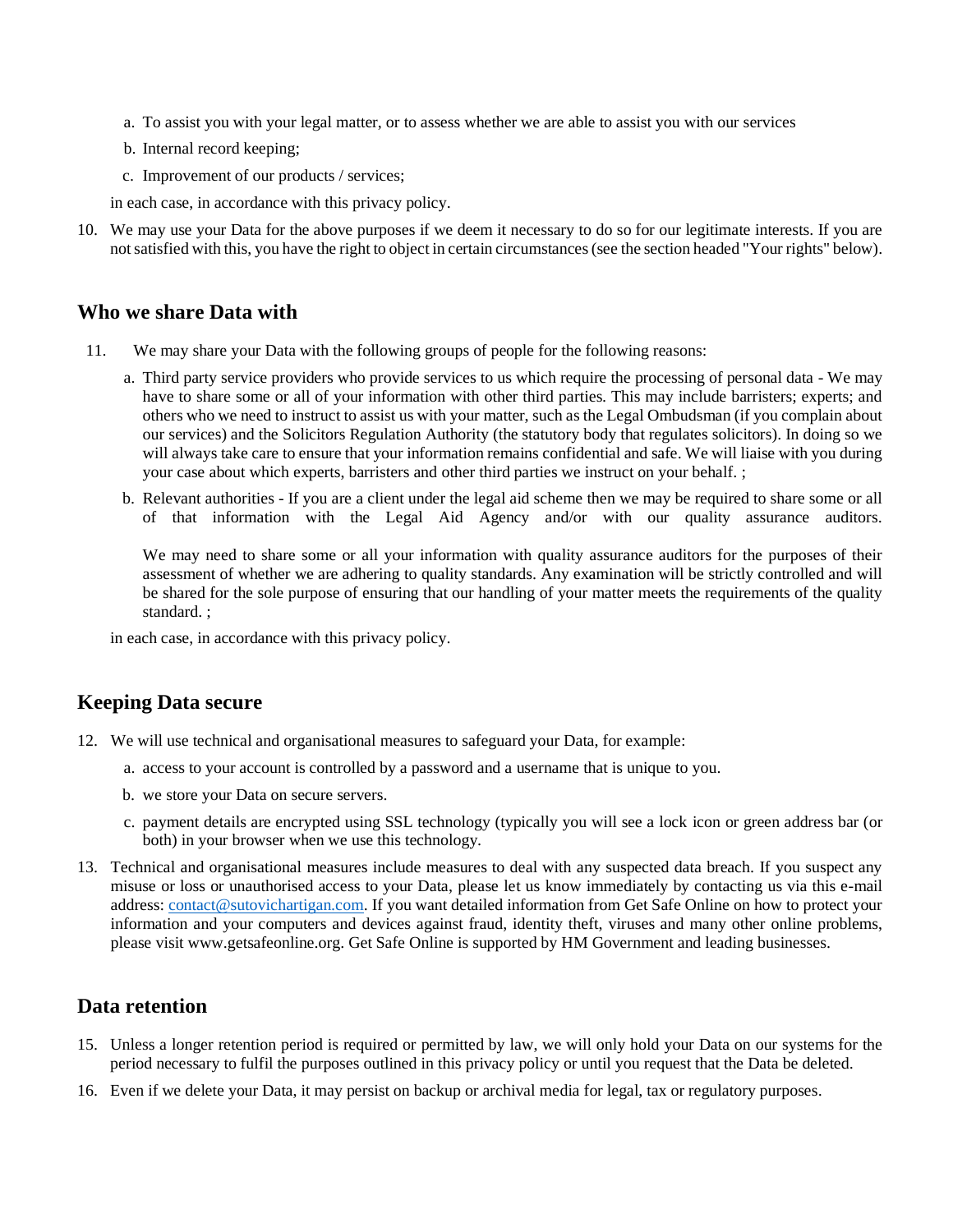17. We will only hold your information for as long as necessary to provide you with legal services and then for only so long as we are required either contractually or under our regulatory obligations. This will not likely be more than six years after the end of your case/matter. After this time, we will confidentially destroy all information that we hold about you.

## **Storage**

18. Finally, once your case has been closed, your file will be sent to storage. It will be stored for only so long as we are required either contractually or under our regulatory obligations. This will not likely be more than six years from the date it is sent to storage. Should you require a copy of your papers, there will be a small administrative charge for this.

## **Your rights**

- 19. You have the following rights in relation to your Data:
	- a. **Right to access** the right to request (i) copies of the information we hold about you at any time, or (ii) that we modify, update or delete such information. If we provide you with access to the information we hold about you, we will not charge you for this, unless your request is "manifestly unfounded or excessive." Where we are legally permitted to do so, we may refuse your request. If we refuse your request, we will tell you the reasons why.
	- b. **Right to correct** the right to have your Data rectified if it is inaccurate or incomplete.
	- c. **Right to erase** the right to request that we delete or remove your Data from our systems.
	- d. **Right to restrict our use of your Data** the right to "block" us from using your Data or limit the way in which we can use it.
	- e. **Right to data portability** the right to request that we move, copy or transfer your Data.
	- f. **Right to object** the right to object to our use of your Data including where we use it for our legitimate interests.
- 20. To make enquiries, exercise any of your rights set out above, or withdraw your consent to the processing of your Data (where consent is our legal basis for processing your Data), please contact us via this e-mail address: [contact@sutovichartigan.com.](mailto:contact@sutovichartigan.com)
- 21. If you are not satisfied with the way a complaint you make in relation to your Data is handled by us, you may be able to refer your complaint to the relevant data protection authority. For the UK, this is the Information Commissioner's Office (ICO). The ICO's contact details can be found on their website at [https://ico.org.uk/.](https://ico.org.uk/)
- 22. It is important that the Data we hold about you is accurate and current. Please keep us informed if your Data changes during the period for which we hold it.

### **Links to other websites**

23. This Website may, from time to time, provide links to other websites. We have no control over such websites and are not responsible for the content of these websites. This privacy policy does not extend to your use of such websites. You are advised to read the privacy policy or statement of other websites prior to using them.

### **Changes of business ownership and control**